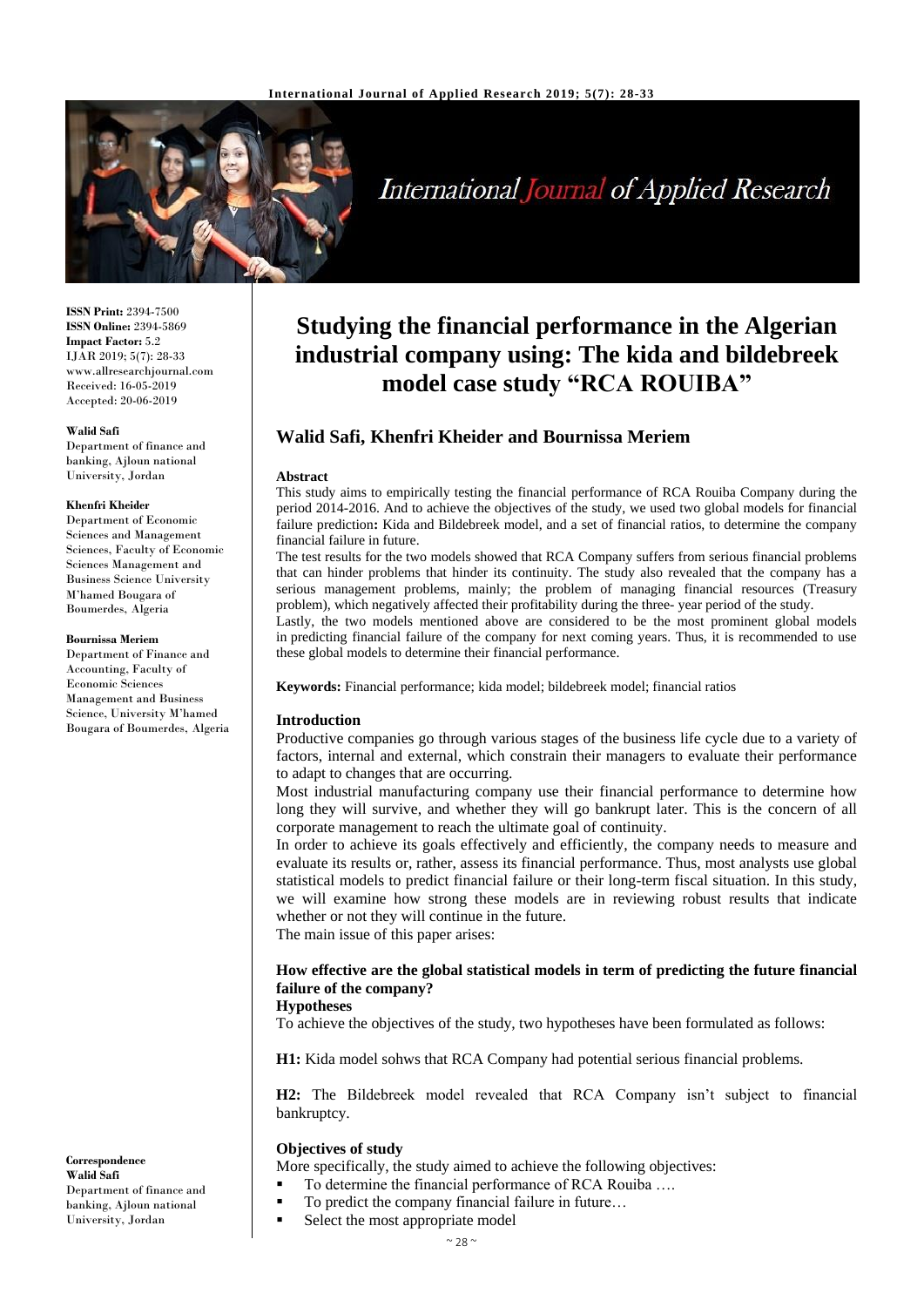## **Literature review**

Among the previous studies that dealt with the subject of financial bankruptcy, we find many researchers who took up the concept including:

Altman. Edward I and Paul Narayanan, 1996 [6], who's the researche dealt with the universal statistical methods of financial performance and exactly the study of the financial bankruptcy, namely; Kida models and Bildebreek models among others to predict the bankruptcy of company.

Marwan Mohammad Abu Orabi, 2014, empirical Tests on Financial Failure Prediction Models, this author studied the financial Bankruptcy of some public shareholding companies listed on the Jordanian Stock Exchange, and he used Altman and Sherrod models to determine the real and future situation of this companies.

Abdel- Rahmankh. El- Dalabeeh, 2013, The Role of Financial Analysis Ratio in Evaluating Performance. This author has tried to identify the role of the management accountant in evaluating the companies' performance through using the financial analysis methods in evaluating the performance of the National Chlorine industries and his study is based on the analysis of the financial statement by using the financial performance indicators.

Suh Collins Suh, 2017, the Role of Financial Statement in the Investment Decisions of A Micro Finance Institution (MFI)," thesis" this author aimed to know more about financial statements and to find out its contribution in investment decisions of an organization. Thus; he uses the financial indicators to determine the best investment decisions in the companies under study.

## **And this study is divided into two sections**

**First section:** Conceptual Framework of Study

**Second sections:** Evaluating the financial performance of RCA Company with universal statistical method's

## **Conceptual framework of study**

In this part, we will discuss the basic concepts of the study, which revolve around the concept of financial performance, ratios and the main financial indicators and their limitations.

## **Definition of performance**

Despite the great relevance of individual performance and the widespread use of job performance as an outcome measure in empirical research, relatively little effort has been spent on clarifying the performance concept. Still, in 1990, Campbell described the literature on the structure and content of performance "a virtual desert. However during the past  $10$  to  $15$  years, one can witness an increasing interest in developing a definition of performance and specifying the performance concept.

Authors agree that when conceptualizing performance one has to differentiate between an action (i.e., behavioral) aspect and an outcome aspect of performance. The behavioral aspect refers to what an individual does in the work situation. It encompasses behaviors such as assembling parts of a car engine, selling personal computers, teaching basic reading skills to elementary school children, or performing heart surgery. Not every behavior is subsumed under the performance concept, but only behavior which is relevant for the organizational goals: "Performance is what the organization hires one to do, and do well. Thus, performance is not defined by the action itself but by

judgmental and evaluative processes. Moreover, only actions which can be scaled, i.e., measured, are considered to constitute performance.

## **Financial performance indicators**

 **Current liquidity (CL)** expresses the capacity of current assets to cover current liabilities of the company:

#### **(CL)= (Current assets / current liabilities)\*100**

In practice, the level of this rate should vary between 180% -200%.

 Immediate liquidity (IL) characterizes the capacity of high and average liquidity assets to meet current liabilities of the entity:

## **(IL)= (Current assets- inventories / current liabilities)\* 100**.

This rate is an important test for measuring the company's ability to meet short term obligations, its level should vary between 80% -100%.

 Effective liquidity (EL) reflects the ability of companies to repay outstanding debt from its own available cash:

## **(EL)= (Available cash/ current liabilities)\*100**

If the level of this rate is between 30% -100% it indicates a good financial security of the company with an optimum level of effective liquidity.

Solvency - reflects the company's ability meet financial obligations from its own sources. The most important rates used in assessingsolvency are:

General solvency expresses the company's ability to cover total liabilities from total assets:

## **GS= (Total Assets/ Total liabilities)\*100.**

 Patrimonial solvency or financial autonomy rate is determined as the ratio between shareholders equity and total equity:

#### **PS= (Shareholder equity/ Total equity)\*100**

Leverage rate is the ratio between liabilities and the company equity, and is calculated as follows:

 Global leverage rate, measures the ratio between total liabilities and equity of the company:

## **GLR= (Total liabilities/ equity)\*100**

 Financial leverage rate is determined as the ratio between financial liabilities and equity:

## **FLR= (Financial liabilities/ Equity)\*100**

The assessment of the leverage rate can be done according to the following values (Table 1). Current assets turnover characterizes the efficiency with which these resources were used in the business activity. To determine the turnover the following indicators are used:

 The average number of turnover cycles (N), which expresses the average number of times that current assets go through all stages of the economic cycle in a given period.

**a)** The average number of turnover cycles for current assets: NR= Turnover/ Net current assets value.

**b)** The average number of turnover cycles for stocks: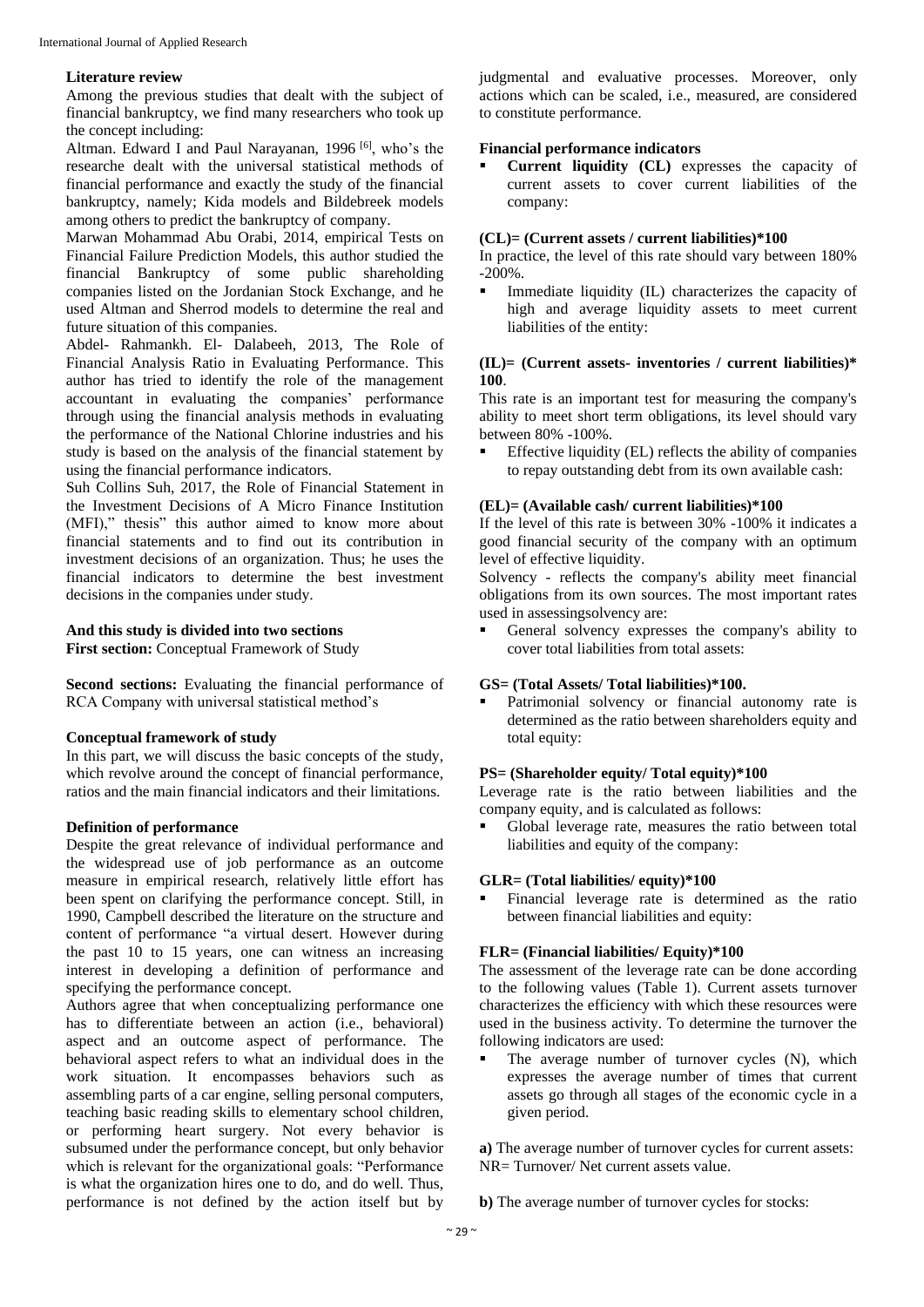## **NR= Turnover/ average value inventories.**

- Average duration of a cycle in days (DD), which expresses the period of time required for current assets to go through all the stages of an economic cycle:
- a) Average duration of current assets turnover cycle in days: DD= (current assets/ Turnover)\*365.
- b) Average duration of inventory turnover cycle in days: DD= (inventories/ turnover)\*365.
- Return on capital employed, expresses a company's ability to have profit from the capital employed in its business activity. Its level is determined as the ratio between a result indicator and the total amount of capital used to achieve this result.

RCA= (EBE/ Capital Employed)\*100

#### **Balance sheet indicators and corporate value**

ROE, which mainly interests shareholders can be broken down into three different elements factors, as a product of ROA, the debt ratio (the ratio between total assets and equity) and impact (Return on operating income including financial management).

ROI is used to evaluate operating managers and can be broken down into two elements:

ROS and the rotation rate of invested capital. Turnover, EBIT ROE and ROI are the primary indicators of a company's performance and consequently, over time, the value of the company itself (In addition to shareholders' equity).

Another version of the debt ratio is given by the ratio between liabilities (or borrowed capital) and equity. This ratio is considered in the financial leverage equation, which links ROE to ROI:

ROE= NI/E= OI/A\*A/E\*NI/OI=ROI\*(L+E)/E\*NI/OI =ROI\*NI/OI+ROI\*L/E\*NI/OI=ROI\*(OI+FI-FC-T)/OI +ROI\*(OI+FI-FC-T)/OI\*L/E =ROI+( FI-FC-T)/A+ROI\*L/E+ (FI-FC-T)/A\*L/E =ROI+ROI\*L/E+( FI-FC-T)/E  $=$ ROI+(ROI+(FI-FC-T)/l)\*L/E

Where

NI: is the net income.

E: the equity.

OI: the operating income.

A: the assets.

L: the liabilities.

Furthermore FI, FC, T refer respectively to financial income, financial costs and taxes.

The terms inside the square brackets refer to financial leverages, the difference between interest receivable (Operating profitability) and interest payable (basically interest on borrowed capital); this difference is, in fact, the "leverage" on CT/CP. It is clear that satisfactory operating results (Represented by ROI) may not necessarily correspond to a similar positive return on equity (ROE) due to a negative leverage effect (Excessive financial costs).

#### **Performance measurement**

Frequently, organizations use the terms "performance

management" and "performance measurement" interchangeably. Indeed, many organizations start a performance management initiative by defining and tracking measures (often referred to as Key Performance Indicators) without a real understanding of the enablers behind these measures.

This research emphasizes the need for organizations to understand Performance Management concepts before measuring performance. In the PMF Performance Management Framework Performance measurement as a means of assessing improvement is just one of the PMF methodology components.

The framework provides the user a means for choosing and implementing the most applicable management technique to improve enabler maturity, and thus improve the organization's overall performance. It is measuring this improvement that would help an organization gauge the success of an implementation.

The PMF provides a guide for organizations to determine the most appropriate Performance measures for the associated enabler, bearing in mind that balanced set of measures (e.g. time, cost, quality) should always be considered .For guidance; the PMF provides a list of suggested measures for each enabler.

## **Limitations of financial ratio analysis and further sources of information**

Financial ratio analysis helps the analyst to get a first understanding of a company. However, it remains a very theoretical and past-oriented approach without a deeper understanding of the business model of a company, the comprehension of the dynamics of the industry and the markets the company is serving. To serve this information need the annual reports of companies include also nonfinancial data in the form of special reporting sections: These are the president's letter to shareholders, the management discussion and analysis and the auditor's report.

In order to assess the performance of a company, the financial ratio analysis is a fundamental starting point. To complement the performance picture, non-financial indicators and assessments about markets, competitors and internal strategies and processes are presented in the annual report. As an insider, one could bundle all these data in the form of a balanced scorecard in order to achieve a more holistic overview and actively manage the overall performance of a company.

## **Evaluating the financial performance of RCA Company with universal statistical Method's**

In this axis, we decided to evaluate the financial performance of RCA Company with universal statistical Method's like Kida models and bildbreek models. So this choice is based on the accessibility of information which provide by RCA Company.

## **Kida failure prediction model**

Kida Model is considered at the one of recent statistical method for financial prediction. This model also represents five separate financial ratios for predicting bankruptcy; these are represented in the following formula:

 $Z= 1,042X1+ 0,42X2+ 0,461X3+ 0,463X4+ 0,271X5.$ Where: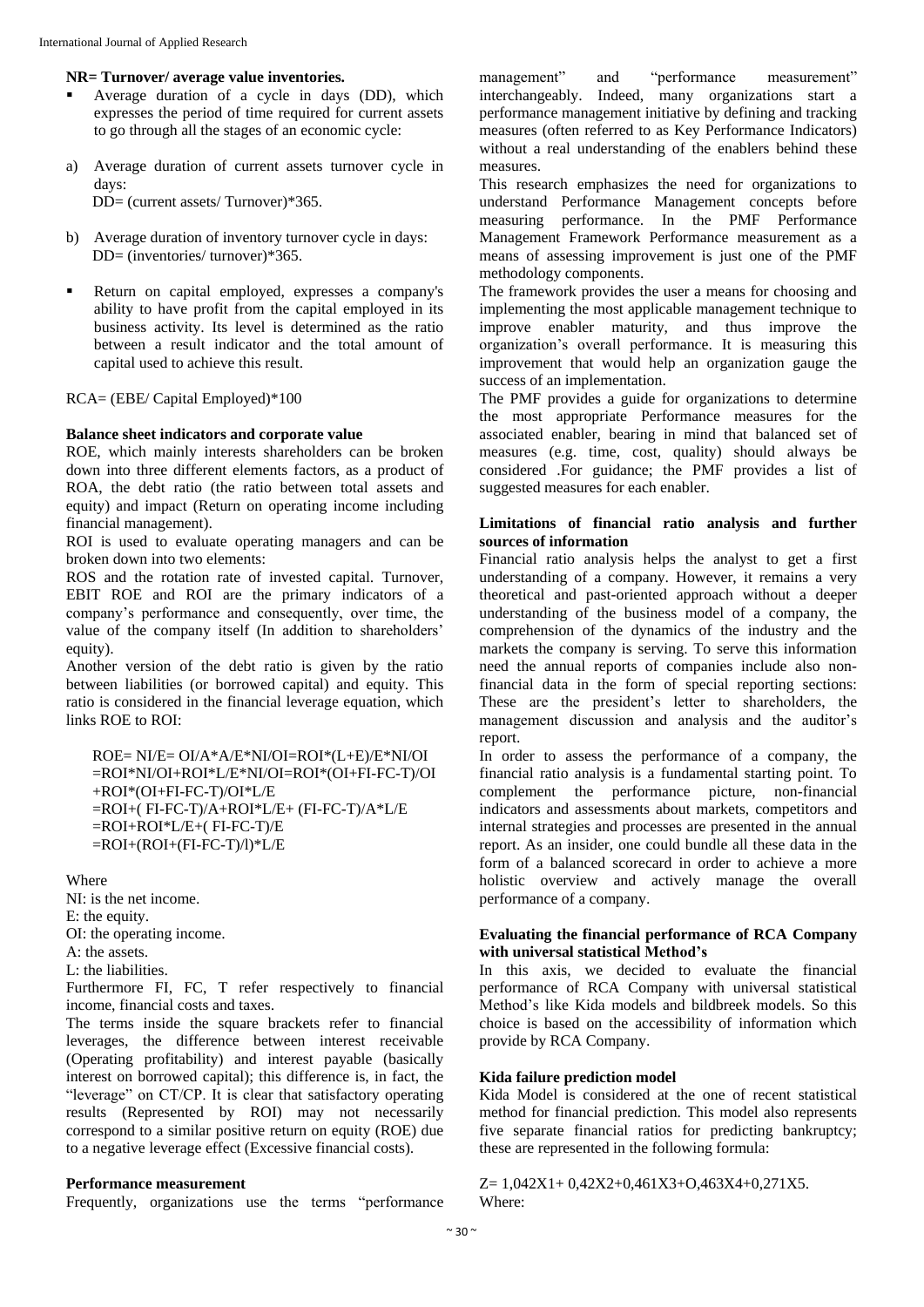Z= weighted average of five separate ratios.

X1= net profit tax/ the total assets.

X2= interest ad expenses discounted for short-term and long term obligations.

X3= (Accounts and notes payable/ total sales)\*12.

 $X4 =$  sales/ total assets.

 $X5 = \cosh/\tota$  total assets.

Based on the number of points (Z scores), companies have been given five categories according to their ability to continue, and these categories are (Table3)

#### **Bilderbeek failure prediction model**

Bildebreek (1977) analyzed a sample of 38 firms which went bankrupt from 1950 through 1974 and 59 ongoing companies. They found that 85 firms had sufficient data for analysis. Bildebreek analyzed 20 ratios within a stepwise discriminant framework and arrived at a five-variable model of the form:

Z= 0,45- 5,03X1 -1,57X2+ 4,55X3+ 0,17X4+ 0,15X5

Where

- Z= Z-score (Netherlands, Bildebreek).
- $X1$  = retained earnings/ Total assets.
- X2= added value/ total assets.
- X3= accounts payable/ sales.
- X4= sales/ total assets.
- X5= net profit/ equity.

Two of the five sign (coefficients), X4 and X5 are positive and contrary to expectations since for this model, negative score indicates a healthy situation and positive scores indicates a failure classification. His model was based o, observations over five reporting periods prior to failure and is not based on one year intervals. His results were only mildly impressive, with accuracies ranging from 70% to 80% for one year prior and remaining surprisingly stable over a five year period prior to failure. He explains in his book (1979) that the stability is due to the facts that there are not liquidity variables and the stable role of the value added measure. Subsequent tests of Bildebreek's model have been quite accurate (80% over five years). Apparently, several institutions are now using his model for practical purposes.

#### **Methods**

The study has adopted the applied research method to empirically test two financial failure models; namely KIDA and Bildebreek Z-Score models, using a case study approach, by analysings financial statements of RCA Company, and financial ratios extracted from the annual reports of RCA during the period 2014-2016.

#### **Results**

Table 2: The result shows in table 2 the different ratios of financial performance in RCA Company, were then extracted from the annual reports of RCA, for the period 2014- 2016. Concerned the ratios of liquidity, we Remarque that CL ratios is fluctuated between 2014 and 2016, First the ratios record 95% in 2014, and in 2015 is rise slightly by 96%, but in 2016 he reach from 81% , who shows that RCA company the capacity of current liabilities to finance current assets from this period.

Il ratios results shows that RCA company is between 59% and 62%, and this result less 80% and 100% , in this reason we explain that RCA company wasn't able to meet short term obligations.

El ratios show that RCA Company between 11% and 23%, and this result was less the level offered by the rate (30% and 100%). It indicates a bad financial security of RCA Company. Concerned others ratios like GS, PS, FLR, the results obtained were insufficient for RCA Company to continue in this way.

And NR ratios, the results show that RCA Company required his assets for short period especially in last two years 2015 and 2016. However the RCA ratio were declined the two last year's, so we expressed that company's not able to have profit from the capital employed in its business activity. Also, ROE was dropped especially in 2016 because the company had very financial troubles.

Table 3 and 4 Kida model showed two risk degrees, the first one Z> 0,38 which signified company are considered as a good sign for being successful, in another meaning the company isn't subject to financial failure, and is in good financial condition, and  $Z < 0.38$  which means company had potential serious problems and may not be to continue in the future. And after tested this failure model, we obtained that Z scores of Kida model are fluctuated for the period study (2014-206) in two years before 2016, Kida Z score shows that RCA Company as a good sign for being successful. It is important, however, to analyze the indicators at the origin of this situation. These indicators are: net profit tax, Accounts and notes payable, sales, cash were increased in 2014 and 2015.

But the results of the year that preceded the bankruptcy, an improvement is noted in that RCA company had potential serious problems, and may not be to continue without Kida model, and this result went to mismanagement and others debt financial who life company in the last years. These results support the rejection of the first hypothesis which stated that the KIDA model shows that RCA Company had potential serious financial problems .So, in this way we should to use this kind of predictive models in order to detect the real financial situation in the future, and take a best possible of decisions.

Table 5 and 6: Biblbreek model's shows two risk degree, the first one  $Z < 0$  which means company enjoys a good financial situation, and it hasn't being a financial failure, and the second one  $Z > 0$  which means company had potential serious problems , and may not be to continue in the future, and in order to determine the financial failure using the Bildebreek Model , and we obtained that Z scores ranging between 1,0178 and 1,338which are below were in second category, that company had potential serious problems and may not be to continue. This result obtained due at the origin of this situation as: retained earnings, added value, accounts payable, sales, and net profit.

In the two last years 2016 and 2015, the indicators like added value, retained earnings and net profit are slight decreased as consequently, at the mismanagement from her governess. So, in this case, we should regulate the financial situation as possible, in order to rise this indicators in the future.

Table 7: In order to determine the real financial situation of the company under study (RCA company), a differentiation between Kida models and Bildebreek models To confirm the results obtained previously, and we obtained that Kida model and Bildbreek model that both of them show RCA company had a very serious financial troubles and risk to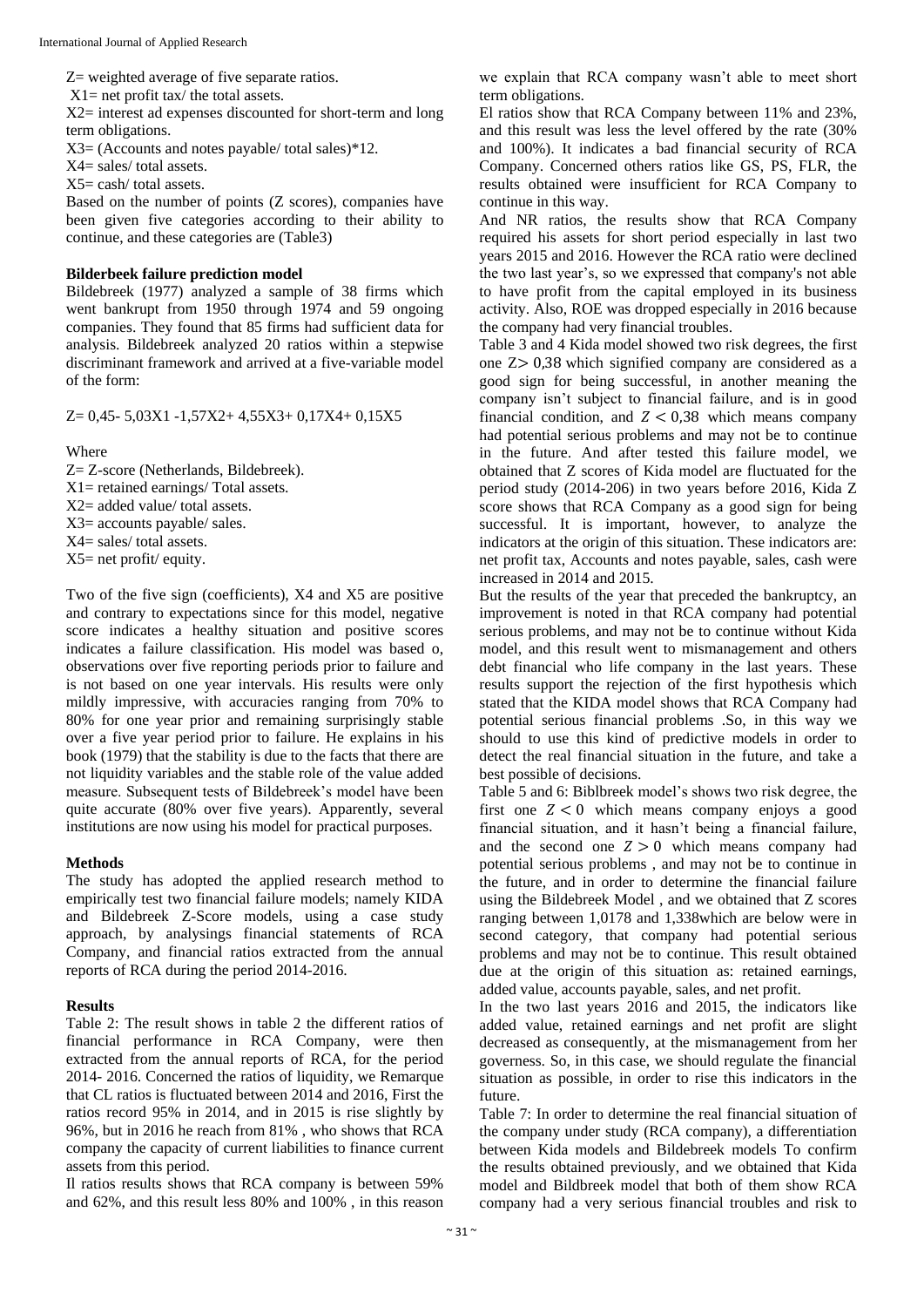bankruptcy in the future, if she's continue at same performance. And most of the problem's had relation of:

- Mismanagement of credit management (RCA) wasn't able to collect its money from its customers in the specified periods.
- The low economic margin of RCA Rouiba, which is associated with a decline in business turnover, shows that the company sells without an acceptable profit margin.
- Accumulation of long and medium term debt of RCA Company.
- Company hasn't an additional margin of safety to cover its future investment cycle.

## **Conclusion**

The purpose of this study was to indicate the ability of models of predicting corporate of RCA Rouiba Company listed in stock exchange in Algeria using Kida and Bildbreek Models. The researchers concluded that the two models applied in RCA Company during the three years preceding the bankruptcy 2016, 2015 and 2014 were appropriate model to predict the bankruptcy.

And the results confirmed the first hypothesis of RCA Company had potential serious financial problems according to KIDA model (Table 4). But the second hypothesis which said that the RCA Company isn't subject to financial bankruptcy is disconfirmed; as the results shows that Bildebreek model determined the Bankruptcy for RCA Company. For this purposes, we decided to offer some recommendations.

#### **Recommendations**

- Companies should apply the universal statistical quantitative methods to detect the. Actual and future financial situation Economic feasibility should be determined before making any investment.
- Companies should gather information about the competition by Conducting studies and surveys. Of the strength of competition of rivals in the market.
- Offering a percentage discount to customers who pay within a defined short period.
- **Expand transactions** with various companies in the field.

## **Appendices**

|  |  |  |  |  | <b>Table 1:</b> Leverage rate assessment table |  |
|--|--|--|--|--|------------------------------------------------|--|
|--|--|--|--|--|------------------------------------------------|--|

| Assessment   | <b>Global Leverage Rate</b> | <b>Financial Leverage Rate</b> |
|--------------|-----------------------------|--------------------------------|
| Good         | Up to 60 $%$                | Up to $30\%$                   |
| Satisfying   | Between 60-100 %            | Between 30-70 %                |
| Insufficient | over $100\%$                | Over 70 %                      |

*Source***:** Chartered Professional Accountants of Canada, the CAM-I Performance management framework how to evaluate and improve organizational performance CAMI, CANADA, 2015, p 16.

| <b>Statement</b> | 2016     | 2015    | 2014    |
|------------------|----------|---------|---------|
| CL               | 82,55%   | 96,71%  | 95,41%  |
| IL               | 62,12%   | 59,64%  | 60,13%  |
| EL               | 22,35%   | 16,42%  | 11,51%  |
| <b>GS</b>        | 57,27%   | 36,42%  | 36,83%  |
| <b>PS</b>        | 44,88%   | 41,05%  | 42,86%  |
| <b>FLR</b>       | 377,13%  | 303,25% | 263,92% |
| NR.              | 37,10    | 41,50   | 125,48  |
| DD               | 984      | 879     | 291     |
| <b>RCA</b>       | 30%      | 50%     | 51,72%  |
| <b>ROE</b>       | $-2,57%$ | 9,13%   | 36.70%  |

**Table 2:** Financial performance indicators of RCA ROUIBA Company

*Source***:** prepared by researchers based on financial statements 2014-2016

**Table 3:** Risk degree of Kida models

| Category | <b>Risk degree</b>                                                                                | (Z)      |
|----------|---------------------------------------------------------------------------------------------------|----------|
| First    | Company are considered as a good sign for being successful                                        | Z > 0,38 |
| Second   | Company had potential serious problems and may not be to continue.                                | Z < 0.38 |
|          | <b>Source:</b> Adapted from: Khalid Alkhatib, Predicting Corporate Bankruptcy of Jordanian Listed |          |
|          | Companies: Using Altman and Kida Models, International Journal of Business and Management Vol. 6, |          |

No. 3; March 2011, p209.

**Table 4:** Kida model analyses of bankrupt RCA Company.

| <b>Statement</b> | Index   | 2016      | 2015   | 2014   |
|------------------|---------|-----------|--------|--------|
| X1               | 1.042X1 | $-0,5620$ | 0.0236 | 0,0449 |
| Х2               | 0.42X2  | 0,0880    | 0.0104 | 0.1154 |
| X3               | 0.461X3 | 0.0189    | 0.0352 | 0,0409 |
| X4               | 0.463X4 | 0.1889    | 0.4158 | 0,4529 |
| X5               | 0.271X5 | 0,0049    | 0,2337 | 0,0110 |
| Kida z           |         | $-0.2613$ | 0.7187 | 0,6651 |

*Source***:** prepared by researchers based on financial statements 2014-2016.